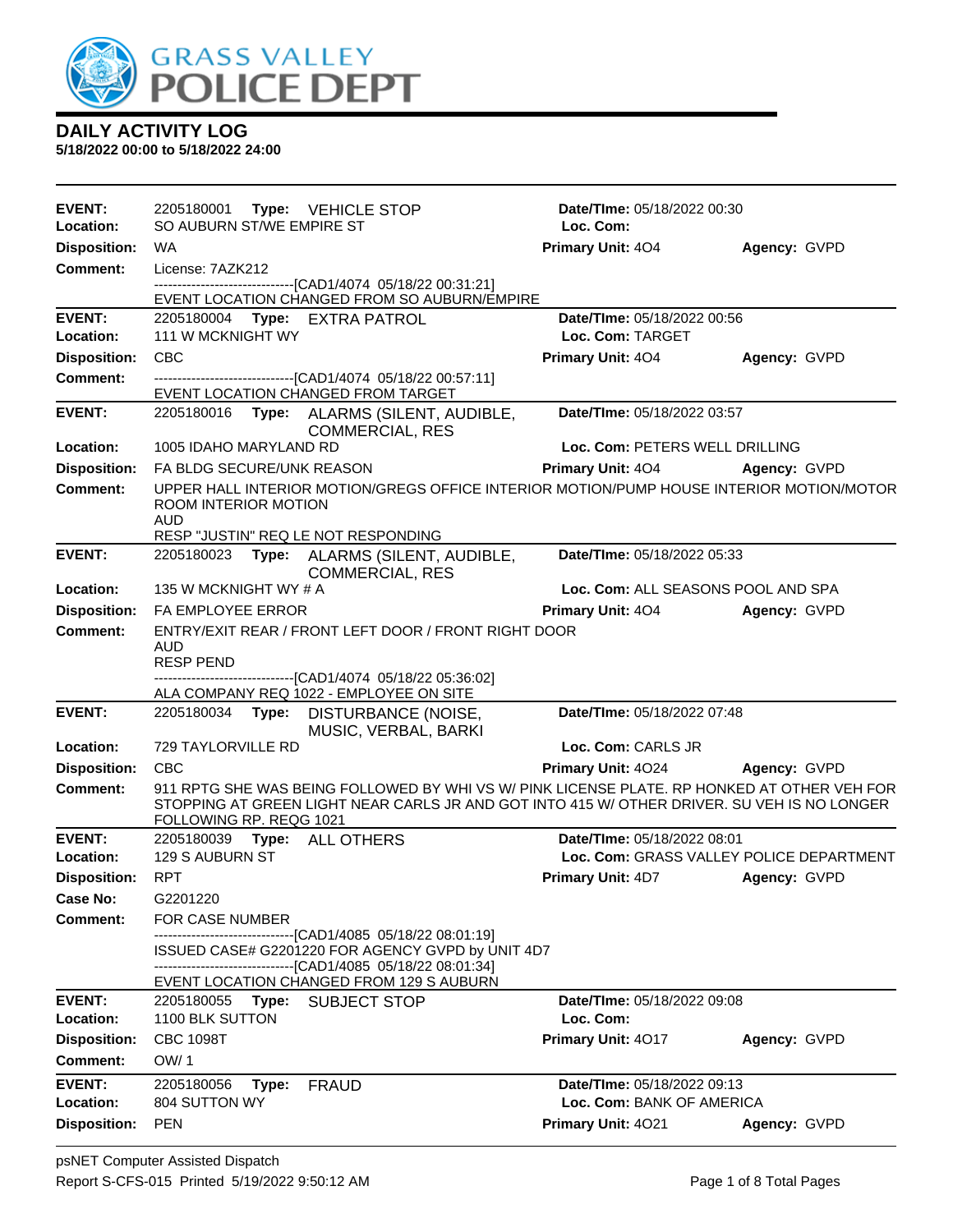

**5/18/2022 00:00 to 5/18/2022 24:00**

| <b>Comment:</b>            | CALLER RPTING CHARGES TO HER ACCOUNT, REQ 10-21 TO START.                                                                                                                                                                                                                                                                                 |                                                   |                                          |  |  |
|----------------------------|-------------------------------------------------------------------------------------------------------------------------------------------------------------------------------------------------------------------------------------------------------------------------------------------------------------------------------------------|---------------------------------------------------|------------------------------------------|--|--|
| <b>EVENT:</b>              | Date/TIme: 05/18/2022 09:51<br>2205180064<br>Type:<br><b>FIRE</b>                                                                                                                                                                                                                                                                         |                                                   |                                          |  |  |
| Location:                  | 140 PARK AV                                                                                                                                                                                                                                                                                                                               | Loc. Com: SILVER SPRINGS SCHOOL                   |                                          |  |  |
| <b>Disposition:</b>        | <b>HBD</b>                                                                                                                                                                                                                                                                                                                                | <b>Primary Unit:</b>                              | Agency: GVPD                             |  |  |
| Comment:                   | CALLER ADVISED FIRE ALARM WENT OFF DUE TO BURNT TOAST, CALFIRE WAS ADVISED.<br>***** EVENT CLOSED BY CAD2                                                                                                                                                                                                                                 |                                                   |                                          |  |  |
| <b>EVENT:</b>              | <b>WELFARE CHECK</b><br>2205180068<br>Type:                                                                                                                                                                                                                                                                                               | Date/TIme: 05/18/2022 10:14                       |                                          |  |  |
| Location:                  | 275 DORSEY DR # 57                                                                                                                                                                                                                                                                                                                        | Loc. Com:                                         |                                          |  |  |
| <b>Disposition:</b>        | <b>CBC NEG 5150.</b>                                                                                                                                                                                                                                                                                                                      | Primary Unit: 4017                                | Agency: GVPD                             |  |  |
| <b>Comment:</b>            | CALLER RPTING XRAY IS UPSET W/ A PROPERTY MANAGER FOR DENYING A TRANSFER, CLAIMED SHE WAS<br>SO DEPRESSED SHE WAS GOING TO "SHOOT UP THE PLACE" UNKN WHAT PLACE. CALLER ADVISED XRAY<br>WORKS FOR DURHAM SCHOOL SERVICES, UNKN WHICH SCHOOL DISTRICT. CALLER ALSO KNOWS XRAY<br>HAS TWO CHILDREN WHO LIVE WITH HER. REQ A 10-21 TO START. |                                                   |                                          |  |  |
| <b>EVENT:</b>              | 2205180069<br>Type:<br>DISTURBANCE (NOISE,<br>MUSIC, VERBAL, BARKI                                                                                                                                                                                                                                                                        | Date/TIme: 05/18/2022 10:17                       |                                          |  |  |
| Location:                  | 121 BANK ST                                                                                                                                                                                                                                                                                                                               | Loc. Com: GOLD MINERS                             |                                          |  |  |
| <b>Disposition:</b>        | CBC                                                                                                                                                                                                                                                                                                                                       | Primary Unit: 4024                                | Agency: GVPD                             |  |  |
| <b>Comment:</b>            | RP RPTG MALE ON BICYCLE THREATENING TO ATTACK STAFF                                                                                                                                                                                                                                                                                       |                                                   |                                          |  |  |
|                            | <b>WMA NO SHIRT</b>                                                                                                                                                                                                                                                                                                                       |                                                   |                                          |  |  |
|                            | -----------------------[4O24/MDT 05/18/22 10:30]<br>CTC MADE WITH RP WHO STATED A SHIRTLESS MALE SUBJECT THREATNED HIM. RP DOES NOT WANT TO<br>PRESS CHARGES A THIS TIME. RP WAS TOLD TO CALL LE IF HE COMES BACK.                                                                                                                        |                                                   |                                          |  |  |
| <b>EVENT:</b>              | 2205180075<br><b>DRUGS (ANY NARCOTIC</b><br>Type:<br><b>RELATED OFFENSE)</b>                                                                                                                                                                                                                                                              | Date/TIme: 05/18/2022 10:49                       |                                          |  |  |
| Location:                  | 129 S AUBURN ST                                                                                                                                                                                                                                                                                                                           |                                                   | Loc. Com: GRASS VALLEY POLICE DEPARTMENT |  |  |
| <b>Disposition:</b>        | <b>CBC</b>                                                                                                                                                                                                                                                                                                                                | <b>Primary Unit: 4D13</b>                         | Agency: GVPD                             |  |  |
| Comment:                   | RP REQG TO SPEAK WITH "NARCOTICS" DIVISION. RP WANTS TO REMAIN ANON                                                                                                                                                                                                                                                                       |                                                   |                                          |  |  |
| <b>EVENT:</b>              | 2205180078<br>Type:<br><b>ASSAULTS, BATTERY (415)</b><br>PHYSICAL)                                                                                                                                                                                                                                                                        | Date/TIme: 05/18/2022 10:56                       |                                          |  |  |
| Location:                  | 256 BUENA VISTA ST                                                                                                                                                                                                                                                                                                                        | Loc. Com: COMMON GOALS                            |                                          |  |  |
| <b>Disposition:</b>        | ARA CITE AND RELEASE                                                                                                                                                                                                                                                                                                                      | Primary Unit: 4024                                | Agency: GVPD                             |  |  |
| Case No:                   | G2201221                                                                                                                                                                                                                                                                                                                                  |                                                   |                                          |  |  |
| <b>Comment:</b>            | 911 CALLER RPTING ASSAULT JUST TOOK PLACE, AN INTAKE CLIENT PUSHED STAFF. NEG INJURY, NOT<br>REQ EMS.                                                                                                                                                                                                                                     |                                                   |                                          |  |  |
|                            | -----------------[CAD2/4132 05/18/22 10:57:53]<br>SUS STILL THERE, SITING ON PARK BENCH, OUTFRONT OF FACILITY. SUS IS A WMA WEARING A BLK HAT<br>AND WHITE SHIRT.<br>--------------------------------[CAD2/4132 05/18/22 10:58:02]                                                                                                        |                                                   |                                          |  |  |
|                            | UNKN IF SUS HAS WEAPONS.<br>--------------------------------[CAD2/4132 05/18/22 10:58:18]                                                                                                                                                                                                                                                 |                                                   |                                          |  |  |
|                            | CALLER DOESN'T HAVE NAME OR DOB INFO.<br>--------------------------------[CAD1/4085 05/18/22 11:15:38]                                                                                                                                                                                                                                    |                                                   |                                          |  |  |
|                            | ISSUED CASE# G2201221 FOR AGENCY GVPD by UNIT 4O24                                                                                                                                                                                                                                                                                        |                                                   |                                          |  |  |
| <b>EVENT:</b><br>Location: | 2205180085 Type: REPOSESSED VEHICLES<br>647 E MAIN ST                                                                                                                                                                                                                                                                                     | Date/TIme: 05/18/2022 11:18<br>Loc. Com: TRIPLE M |                                          |  |  |
| <b>Disposition:</b>        | <b>HBD ENTERED</b>                                                                                                                                                                                                                                                                                                                        | <b>Primary Unit:</b>                              | Agency: GVPD                             |  |  |
| Comment:                   | <b>REPO OWNER NOT AWARE</b>                                                                                                                                                                                                                                                                                                               |                                                   |                                          |  |  |
|                            | ------------------------------[CAD2/4132 05/18/22 11:21:32]<br>EVENT CALL TYPE CHANGED FROM TOW                                                                                                                                                                                                                                           |                                                   |                                          |  |  |
|                            | -------------------------------[CAD2/4132 05/18/22 12:09:22]                                                                                                                                                                                                                                                                              |                                                   |                                          |  |  |
|                            | FCN/3702213802345<br>***** EVENT CLOSED BY CAD2 WITH COMMENT-ENTERED                                                                                                                                                                                                                                                                      |                                                   |                                          |  |  |

psNET Computer Assisted Dispatch Report S-CFS-015 Printed 5/19/2022 9:50:12 AM Page 2 of 8 Total Pages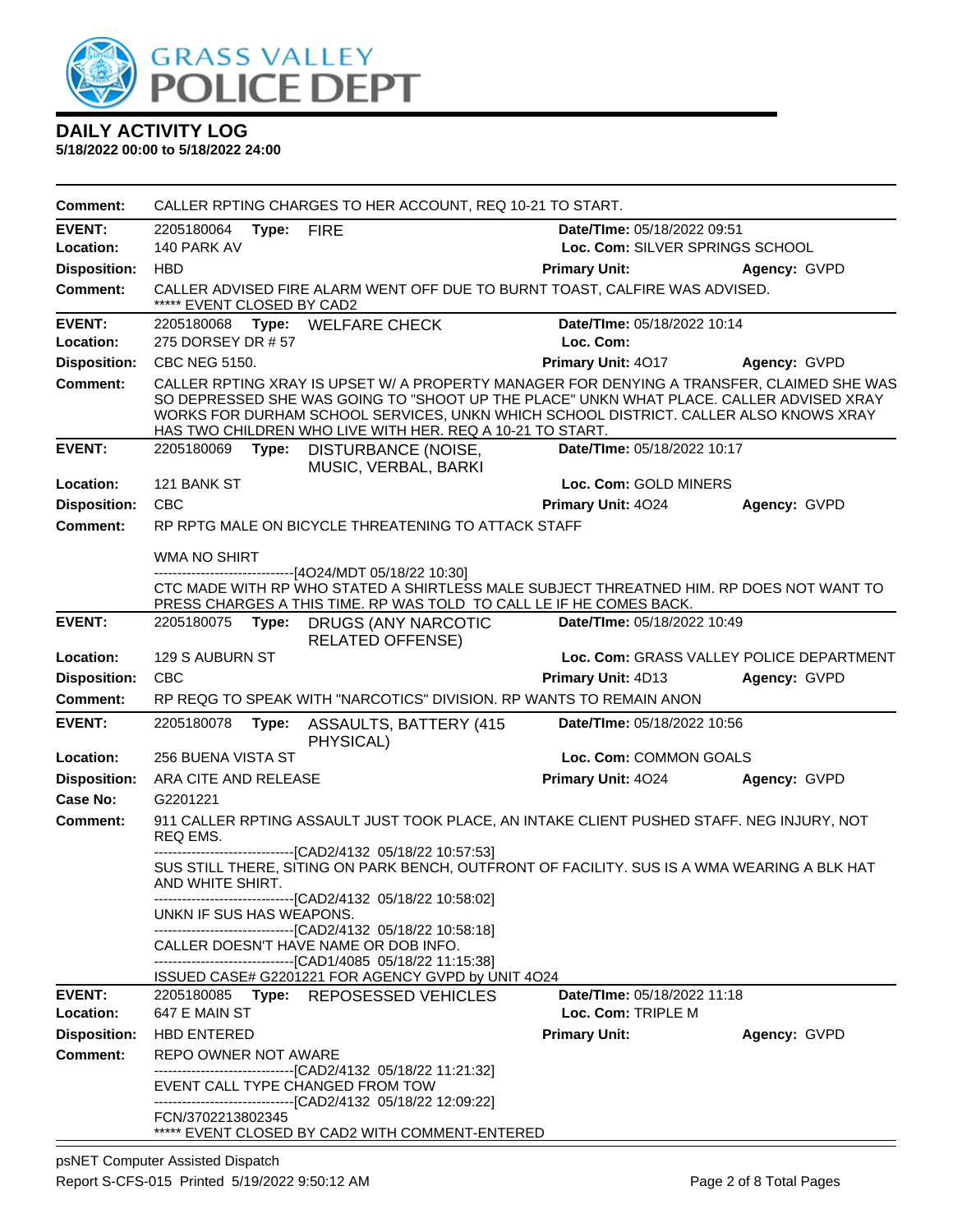

| <b>EVENT:</b>              | 2205180088                    | Type: | 911 UNKNOWN<br>(HANGUPS, ABAN'S)                                                                                                                                                                                                                                                                                                                 | <b>Date/Time: 05/18/2022 11:29</b>               |              |
|----------------------------|-------------------------------|-------|--------------------------------------------------------------------------------------------------------------------------------------------------------------------------------------------------------------------------------------------------------------------------------------------------------------------------------------------------|--------------------------------------------------|--------------|
| Location:                  | 118 TINLOY                    |       |                                                                                                                                                                                                                                                                                                                                                  | Loc. Com: BUS STOP                               |              |
| <b>Disposition:</b>        | <b>CBC</b>                    |       |                                                                                                                                                                                                                                                                                                                                                  | Primary Unit: 4D10                               | Agency: GVPD |
| <b>Comment:</b>            | STOPPED RESPONDING            |       | 911 ACCIDENTAL FROM BUS STOP. MALE STATED ACCIDENTAL HE PRESSED WRONG BUTTON, THEN                                                                                                                                                                                                                                                               |                                                  |              |
|                            | 4S5 ADVISED                   |       | ------------------------------[CAD1/4085 05/18/22 11:30:16]                                                                                                                                                                                                                                                                                      |                                                  |              |
| <b>EVENT:</b><br>Location: | 415 SO AUBURN ST              |       | 2205180093 Type: WELFARE CHECK                                                                                                                                                                                                                                                                                                                   | Date/TIme: 05/18/2022 11:48<br>Loc. Com:         |              |
| <b>Disposition:</b>        | <b>CBC</b>                    |       |                                                                                                                                                                                                                                                                                                                                                  | Primary Unit: 4024                               | Agency: GVPD |
| <b>Comment:</b>            | ASSOCIATED WITH UNIT A        |       | CALLER REQ A WELFARE CHECK ON HER CLEANING LADY, HASNT HEARD FROM SINCE APRIL 22ND. UNKN<br>IF ADDRESS ABOVE IS HER RESIDENTAL ADDRESS OR PLACE OF EMPLOYMENT, ADDRESS WAS OBTAINED<br>FROM INVOICES. CALLER ALSO IS CONCERNED ABOUT HER BUSINESS KEYS, AS THE MISSING HAS THEM.<br>-------------------------------[CAD1/4085 05/18/22 12:22:37] |                                                  |              |
| <b>EVENT:</b><br>Location: | 2205180101<br>234 S AUBURN ST |       | Type: PROPERTY LOST OR FOUND                                                                                                                                                                                                                                                                                                                     | Date/TIme: 05/18/2022 12:33<br>Loc. Com: CHEVRON |              |
| <b>Disposition:</b>        | <b>PEN</b>                    |       |                                                                                                                                                                                                                                                                                                                                                  | Primary Unit: 4021                               | Agency: GVPD |
| Comment:                   |                               |       | RP RPTG LOST WALLET. REQG 1021<br>------------------------------[4O21/MDT 05/18/22 12:56]                                                                                                                                                                                                                                                        |                                                  |              |
| <b>EVENT:</b>              |                               |       | RP STATED HE WOULD CALL BACK WHEN HIS BACKGROUND NOISE IS REDUCED<br>2205180104 Type: ANIMALS (ABUSE, LOOSE,                                                                                                                                                                                                                                     | Date/TIme: 05/18/2022 13:00                      |              |
|                            |                               |       | FOUND, INJURED)                                                                                                                                                                                                                                                                                                                                  |                                                  |              |
| Location:                  | 802 DORIS DR                  |       |                                                                                                                                                                                                                                                                                                                                                  | Loc. Com:                                        |              |
| <b>Disposition:</b>        | <b>CBC</b>                    |       |                                                                                                                                                                                                                                                                                                                                                  | Primary Unit: 4Z32                               | Agency: GVPD |
| <b>Comment:</b>            | <b>ANIMAL PICKUP</b>          |       |                                                                                                                                                                                                                                                                                                                                                  |                                                  |              |
|                            |                               |       | -------------------------------[CAD1/4085 05/18/22 13:00:24]<br>EVENT LOCATION CHANGED FROM 802 DORIS                                                                                                                                                                                                                                            |                                                  |              |
| <b>EVENT:</b>              | 2205180105                    | Type: | 911                                                                                                                                                                                                                                                                                                                                              | Date/TIme: 05/18/2022 13:07                      |              |
|                            |                               |       | UNKNOWN/HANGUPS, ABANS                                                                                                                                                                                                                                                                                                                           |                                                  |              |
| Location:                  | 107 CATHERINE LN              |       |                                                                                                                                                                                                                                                                                                                                                  | Loc. Com:                                        |              |
| <b>Disposition:</b>        | <b>HBD</b>                    |       |                                                                                                                                                                                                                                                                                                                                                  | <b>Primary Unit:</b>                             | Agency: GVPD |
| Comment:                   | 911 ACCIDENTAL                |       |                                                                                                                                                                                                                                                                                                                                                  |                                                  |              |
| <b>EVENT:</b>              | 2205180108                    | Type: | <b>RESTRAINING ORDERS (TRO,</b><br>OAH, CUSTODY, C                                                                                                                                                                                                                                                                                               | Date/TIme: 05/18/2022 13:13                      |              |
| Location:                  | 866 IDAHO MARYLAND RD         |       |                                                                                                                                                                                                                                                                                                                                                  | Loc. Com:                                        |              |
| <b>Disposition:</b>        | <b>RPT</b>                    |       |                                                                                                                                                                                                                                                                                                                                                  | Primary Unit: 4021                               | Agency: GVPD |
| <b>Case No:</b>            | G2201222                      |       |                                                                                                                                                                                                                                                                                                                                                  |                                                  |              |
| Comment:                   | IMMEDIATE DANGER.             |       | 911 REQ 10-21 REGARDING AN EPO SHE HAS AND SUBJECT VIOLATING IT. PER RP, SHE IS NOT IN                                                                                                                                                                                                                                                           |                                                  |              |
|                            |                               |       | ----------------------[CAD1/4085 05/18/22 13:13:49]                                                                                                                                                                                                                                                                                              |                                                  |              |
|                            | RELATED TO EVENT 2205170206   |       | -------------------------------[CAD3/4051_05/18/22 13:47:46]                                                                                                                                                                                                                                                                                     |                                                  |              |
|                            |                               |       | ISSUED CASE# G2201222 FOR AGENCY GVPD by UNIT 4O21                                                                                                                                                                                                                                                                                               |                                                  |              |
| <b>EVENT:</b>              |                               |       | 2205180116 Type: EXTRA PATROL                                                                                                                                                                                                                                                                                                                    | Date/TIme: 05/18/2022 13:38                      |              |
| <b>Disposition:</b>        | <b>CBC</b>                    |       |                                                                                                                                                                                                                                                                                                                                                  | Primary Unit: 4017                               | Agency: GVPD |
| Comment:                   |                               |       |                                                                                                                                                                                                                                                                                                                                                  |                                                  |              |
| <b>EVENT:</b>              | 2205180120                    | Type: | VEH CITES,VIN,TOWS,DUI                                                                                                                                                                                                                                                                                                                           | Date/TIme: 05/18/2022 13:42                      |              |
| Location:                  |                               |       | SUTTON WY/IDAHO MARYLAND RD                                                                                                                                                                                                                                                                                                                      | Loc. Com:                                        |              |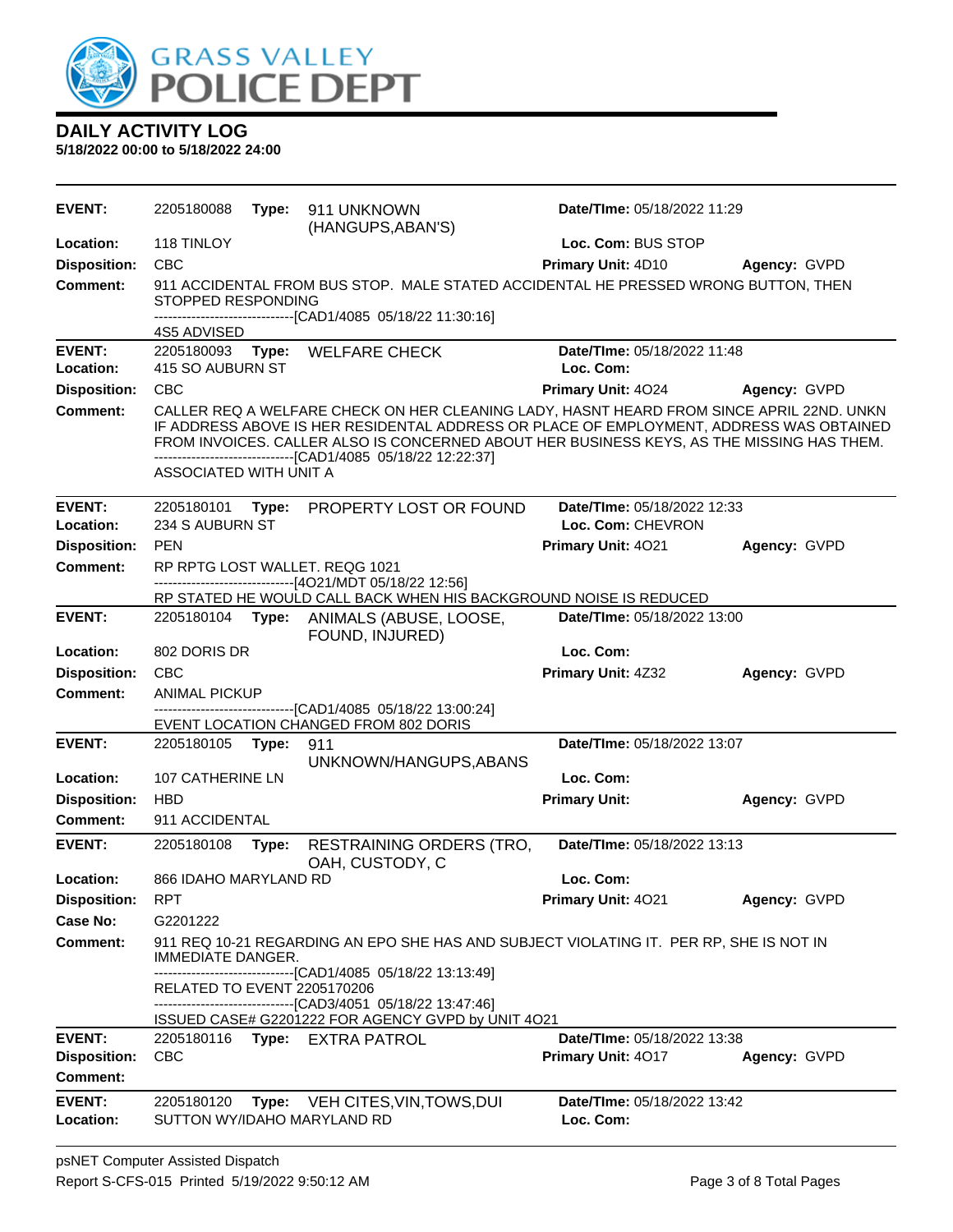

| <b>Disposition:</b>              | <b>CBC</b>                                                                                                                                                                                               | Primary Unit: 4D10                             | Agency: GVPD        |
|----------------------------------|----------------------------------------------------------------------------------------------------------------------------------------------------------------------------------------------------------|------------------------------------------------|---------------------|
| Comment:                         | 6MSW792                                                                                                                                                                                                  |                                                |                     |
|                                  | -------------------------------[CAD3/4051 05/18/22 13:43:17]<br>EVENT LOCATION CHANGED FROM SUTTON / IDAHO MARYLAND                                                                                      |                                                |                     |
| <b>EVENT:</b>                    | Type: VEH CITES, VIN, TOWS, DUI<br>2205180121                                                                                                                                                            | Date/TIme: 05/18/2022 13:42                    |                     |
| Location:                        | NEVADA CITY HY/BRUNSWICK RD                                                                                                                                                                              | Loc. Com:                                      |                     |
| <b>Disposition:</b>              | <b>CBC</b>                                                                                                                                                                                               | <b>Primary Unit: 4017</b>                      | Agency: GVPD        |
| Comment:                         | O/W DISABLED<br>----------------------------------[CAD3/4051 05/18/22 13:43:24]                                                                                                                          |                                                |                     |
|                                  | EVENT LOCATION CHANGED FROM NEVADA CITY HWY / BRUNSWICK                                                                                                                                                  |                                                |                     |
| <b>EVENT:</b>                    | 2205180126 Type: SUBJECT STOP                                                                                                                                                                            | Date/TIme: 05/18/2022 13:52                    |                     |
| Location:                        | TOWN TALK RD/OLD TUNNEL RD                                                                                                                                                                               | Loc. Com:                                      |                     |
| <b>Disposition:</b>              | <b>ARA</b>                                                                                                                                                                                               | <b>Primary Unit: 4024</b>                      | Agency: GVPD        |
| Case No:                         | G2201223                                                                                                                                                                                                 |                                                |                     |
| <b>Comment:</b>                  | ---------------------------------[CAD3/4051 05/18/22 13:52:52]<br>EVENT LOCATION CHANGED FROM TOWN TALK                                                                                                  |                                                |                     |
|                                  | --------------------------------[CAD3/4051 05/18/22 13:56:32]                                                                                                                                            |                                                |                     |
|                                  | ISSUED CASE# G2201223 FOR AGENCY GVPD by UNIT 4O24                                                                                                                                                       |                                                |                     |
| <b>EVENT:</b><br>Location:       | 2205180131 Type: TRESPASS<br>219 SO SCHOOL ST                                                                                                                                                            | Date/TIme: 05/18/2022 14:05<br>Loc. Com:       |                     |
| <b>Disposition:</b>              | <b>PEN</b>                                                                                                                                                                                               | <b>Primary Unit: 4021</b>                      | <b>Agency: GVPD</b> |
| Comment:                         | CALLER RPTING A GROUP OF YOUNGER KIDS, POSSIBLY TEENAGERS, HAVE BEEN LOOKING INTO CALLERS                                                                                                                |                                                |                     |
|                                  | WINDOWS AT NIGHT AND KNOCKING ON HIS FRONT DOOR. WANTS TO KNOW HIS OPTIONS TO STOP THEM<br>FROM COMING ONTO HIS PROPERTY. 10-21 TO START.                                                                |                                                |                     |
| <b>EVENT:</b>                    | 2205180148 Type: THREATS                                                                                                                                                                                 | Date/TIme: 05/18/2022 14:56                    |                     |
| Location:                        | <b>DEPOT ST/BIGGS AV</b>                                                                                                                                                                                 | Loc. Com: NEAR DIEGOS                          |                     |
| <b>Disposition:</b>              | <b>CBC</b>                                                                                                                                                                                               | <b>Primary Unit: 4021</b>                      | Agency: GVPD        |
| Comment:                         | CALLER ADVISED HE'S RECEIVED SEVERAL THREATS VIA TEXT, FROM AN X-GF'S XBF.<br>THE TEXTS MENTION THE SUS WILL "SEE CALLER TONIGHT" REQ ADDITIONAL PATROL AROUND ABOVE<br>AREA TONIGHT AND A 10-21.        |                                                |                     |
|                                  | ------------------------------[4O21/MDT 05/18/22 15:14]<br>RP REQUESTED EXTRA PATROL BECAUSE HE WAS THREATENED HE WAS GOING TO GET BEATEN UP BY<br>AN EX GF BF. NEGATVE CRIME ATM. ADVISED OF RO PROCESS |                                                |                     |
| <b>EVENT:</b>                    | 2205180149 Type: VEHICLE STOP<br>646 SUTTON WY                                                                                                                                                           | Date/TIme: 05/18/2022 14:58                    |                     |
| Location:<br><b>Disposition:</b> | <b>CIT</b>                                                                                                                                                                                               | Loc. Com: STAPLES<br><b>Primary Unit: 4D10</b> |                     |
| Case No:                         | G2201224                                                                                                                                                                                                 |                                                | Agency: GVPD        |
| <b>Comment:</b>                  | License:                                                                                                                                                                                                 |                                                |                     |
|                                  | ------------------------------[CAD3/4051 05/18/22 14:59:05]<br>EVENT LOCATION CHANGED FROM STAPLES                                                                                                       |                                                |                     |
|                                  | -------------------------------[CAD3/4051 05/18/22 15:04:03]<br>ISSUED CASE# G2201224 FOR AGENCY GVPD by UNIT 4D10                                                                                       |                                                |                     |
| <b>EVENT:</b>                    | 2205180150 Type: PUBLIC RELATION CONTACT                                                                                                                                                                 | Date/TIme: 05/18/2022 15:03                    |                     |
| Location:                        | 1262 SUTTON WY                                                                                                                                                                                           | Loc. Com: HOSPITALITY HOUSE 530 271 7144       |                     |
| <b>Disposition:</b>              | CBC                                                                                                                                                                                                      | <b>Primary Unit: 4017</b>                      | Agency: GVPD        |
| Comment:                         | <b>CLEARANCE FOR ONE</b>                                                                                                                                                                                 |                                                |                     |
|                                  | --------------------------[CAD3/4051   05/18/22 15:22:45]<br>CLEAR PER 4017                                                                                                                              |                                                |                     |
| <b>EVENT:</b>                    | 2205180161<br>Type: VEHICLE STOP                                                                                                                                                                         | Date/TIme: 05/18/2022 15:35                    |                     |
| Location:                        | MILL ST/RHODE ISLAND ST                                                                                                                                                                                  | Loc. Com:                                      |                     |
| <b>Disposition:</b>              | WA                                                                                                                                                                                                       | Primary Unit: 4024                             | Agency: GVPD        |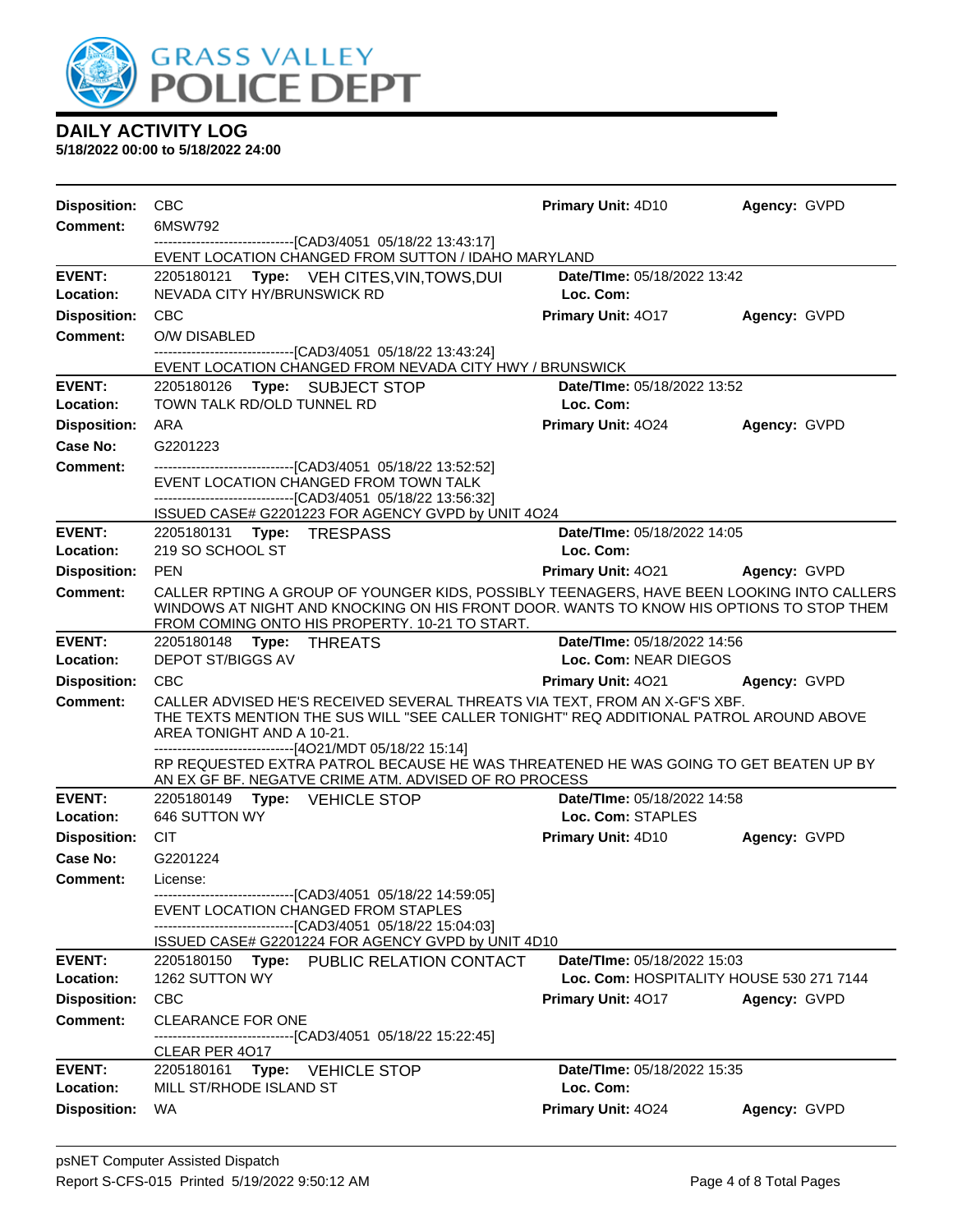

| <b>Comment:</b>     | License:                   |                                                                                                                                                                                                                                                                       |                              |                                     |
|---------------------|----------------------------|-----------------------------------------------------------------------------------------------------------------------------------------------------------------------------------------------------------------------------------------------------------------------|------------------------------|-------------------------------------|
|                     |                            | ----------------[CAD3/4051_05/18/22 15:36:40]<br>EVENT LOCATION CHANGED FROM MILL / RHODE ISLAND                                                                                                                                                                      |                              |                                     |
| <b>EVENT:</b>       |                            | 2205180164 Type: 911 UNKNOWN<br>(HANGUPS, ABAN'S)                                                                                                                                                                                                                     | Date/TIme: 05/18/2022 15:48  |                                     |
| Location:           |                            | LAT: 39.20279100 LONG: -121.064529                                                                                                                                                                                                                                    | Loc. Com:                    |                                     |
| <b>Disposition:</b> | <b>HBD</b>                 |                                                                                                                                                                                                                                                                       | <b>Primary Unit:</b>         | Agency: GVPD                        |
| <b>Comment:</b>     | 911 ABAND                  |                                                                                                                                                                                                                                                                       |                              |                                     |
|                     | ***** EVENT CLOSED BY CAD2 | ------------------[CAD2/4132 05/18/22 15:50:42]<br>ADDITIONAL 911 CALL FROM SAME NUMBER TO MAKE RPT                                                                                                                                                                   |                              |                                     |
|                     | RELATED TO 0165.           | -------------------------------[CAD2/4132 05/18/22 15:52:10]                                                                                                                                                                                                          |                              |                                     |
| <b>EVENT:</b>       | 2205180170                 | Type: ANIMALS (ABUSE, LOOSE,<br>FOUND, INJURED)                                                                                                                                                                                                                       | Date/TIme: 05/18/2022 16:00  |                                     |
| <b>Disposition:</b> | <b>CBC</b>                 |                                                                                                                                                                                                                                                                       | <b>Primary Unit: 4Z32</b>    | Agency: GVPD                        |
| <b>Comment:</b>     |                            |                                                                                                                                                                                                                                                                       |                              |                                     |
| <b>EVENT:</b>       | 2205180173                 | Type: DISTURBANCE (NOISE,<br>MUSIC, VERBAL, BARKI                                                                                                                                                                                                                     | Date/TIme: 05/18/2022 16:03  |                                     |
| Location:           | 165 MILL ST                |                                                                                                                                                                                                                                                                       | Loc. Com: LOT BEHIND DEL ORO |                                     |
| <b>Disposition:</b> | <b>CBC MEDIATED</b>        |                                                                                                                                                                                                                                                                       | <b>Primary Unit: 4D10</b>    | Agency: GVPD                        |
| <b>Comment:</b>     |                            | 911 REPORTING GROUP OF J'S HARRASSING HIM IN LOT BEHIND DEL ORO. GROUP OF 2-3 MALES AND<br>SEVERAL FEMALES AND THEY ARE HARRASSING HIM. RP STATES HE IS IN HIS TOYOTA AND THEY ARE<br>JUST OUTSIDE HIS VEH. RP EXTREMELY UNCOOPERATIVE AND WOULD NOT PROVIDE FURTHER. |                              |                                     |
| <b>EVENT:</b>       |                            | 2205180177 Type: 911 UNKNOWN<br>(HANGUPS, ABAN'S)                                                                                                                                                                                                                     | Date/TIme: 05/18/2022 16:10  |                                     |
| Location:           | 396 DORSEY DR              |                                                                                                                                                                                                                                                                       |                              | Loc. Com: CRYSTAL RIDGE CARE CENTER |
| <b>Disposition:</b> | CBC                        |                                                                                                                                                                                                                                                                       | Primary Unit: 4024           | Agency: GVPD                        |
| <b>Comment:</b>     | 911 ABAN                   |                                                                                                                                                                                                                                                                       |                              |                                     |
|                     | <b>BUSY ON CALLBACK</b>    | ---------------------------------[CAD1/4085_05/18/22_16:10:43]                                                                                                                                                                                                        |                              |                                     |
| <b>EVENT:</b>       |                            | 2205180180 Type: VEHICLE STOP                                                                                                                                                                                                                                         | Date/TIme: 05/18/2022 16:23  |                                     |
| Location:           | NEVADA CITY HY/GATES PL    |                                                                                                                                                                                                                                                                       | Loc. Com:                    |                                     |
| <b>Disposition:</b> | <b>WA</b>                  |                                                                                                                                                                                                                                                                       | Primary Unit: 4024           | Agency: GVPD                        |
| <b>Comment:</b>     | License: 4YQM875           |                                                                                                                                                                                                                                                                       |                              |                                     |
|                     |                            | ------------------------[CAD1/4085 05/18/22 16:23:48]<br>EVENT LOCATION CHANGED FROM NEVADA CITY HY/GATES                                                                                                                                                             |                              |                                     |
| <b>EVENT:</b>       |                            | 2205180182 Type: THEFT (GRAND, PETTY, FROM Date/Time: 05/18/2022 16:42<br><b>MERCHANT</b> )                                                                                                                                                                           |                              |                                     |
| Location:           | 130 JOERSCHKE DR           |                                                                                                                                                                                                                                                                       | Loc. Com: VALET CLEANERS     |                                     |
| <b>Disposition:</b> | <b>CBC</b>                 |                                                                                                                                                                                                                                                                       | Primary Unit: 4021           | Agency: GVPD                        |
| <b>Comment:</b>     |                            | CALLER LEFT 5 JACKETS AT A DRY CLEANER. DRY CLEANERS HAVE CLOSED, FOR GOOD, AND THEY STILL<br>HAVE HER JACKETS. CALLER HAS TRIED TO LEAVE MESSAGES AND HAS GONE BY THE PLACE OF<br>BUSINESS A FEW TIMES, WITH NO LUCK. REQ A 10-21.                                   |                              |                                     |
| <b>EVENT:</b>       |                            | 2205180183 Type: VEHICLE STOP                                                                                                                                                                                                                                         | Date/TIme: 05/18/2022 16:44  |                                     |
| Location:           | <b>TINLOY ST/BANK ST</b>   |                                                                                                                                                                                                                                                                       | Loc. Com:                    |                                     |
| <b>Disposition:</b> | <b>WA</b>                  |                                                                                                                                                                                                                                                                       | Primary Unit: 4024           | Agency: GVPD                        |
| Comment:            | License: 5NEL257           | -------------------------[CAD3/4051_05/18/22 16:44:48]                                                                                                                                                                                                                |                              |                                     |
|                     |                            | EVENT LOCATION CHANGED FROM TINLOY / BANK                                                                                                                                                                                                                             |                              |                                     |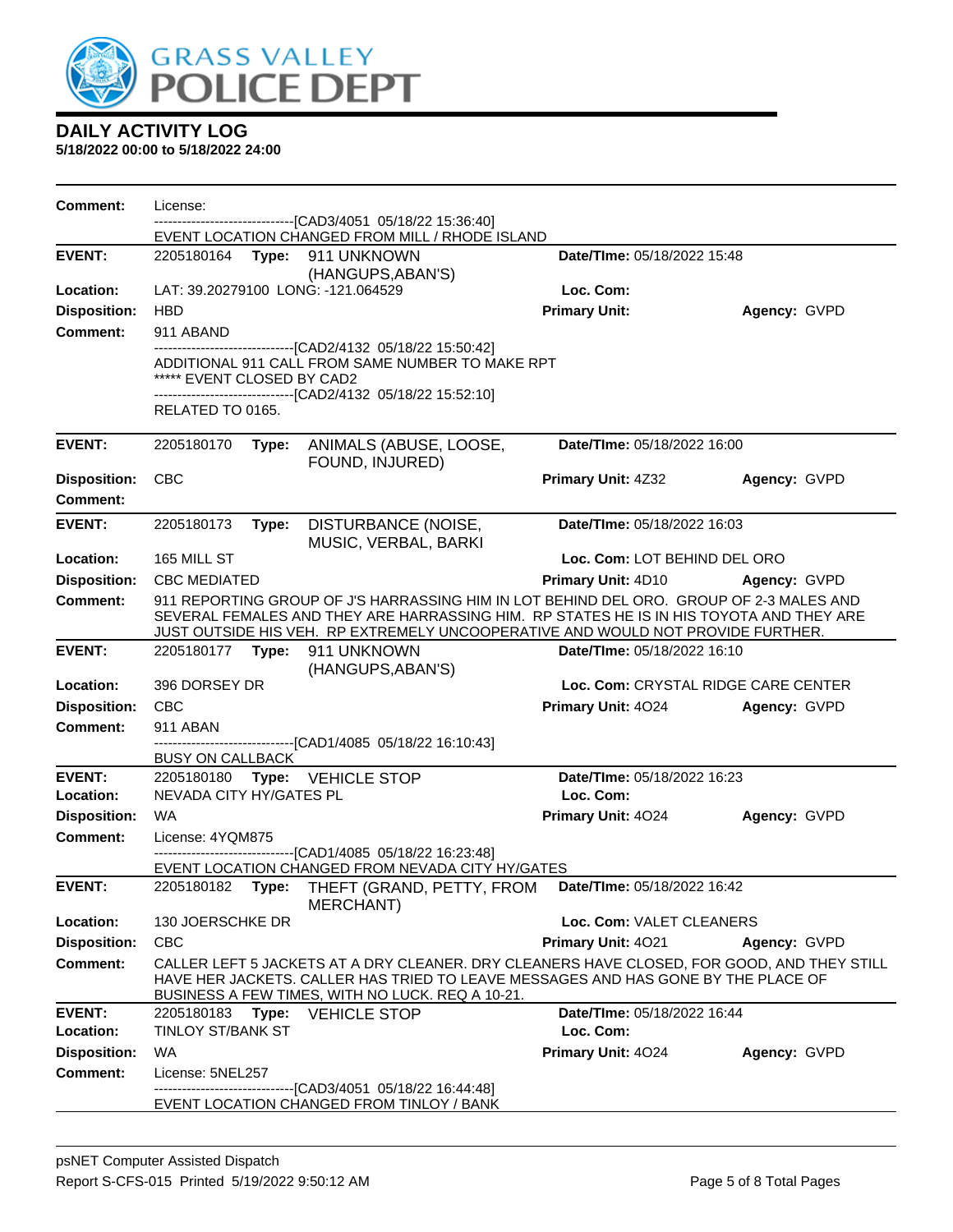

| EVENT:              | 2205180191                                                                                                                           | Type: | TRAFFIC (DUI, PARKING,<br>SPEED, HAZ                                                                                                                                                                                                                 | Date/TIme: 05/18/2022 17:05              |              |
|---------------------|--------------------------------------------------------------------------------------------------------------------------------------|-------|------------------------------------------------------------------------------------------------------------------------------------------------------------------------------------------------------------------------------------------------------|------------------------------------------|--------------|
| Location:           | <b>SUTTON WY/BRUNSWICK RD</b>                                                                                                        |       |                                                                                                                                                                                                                                                      | Loc. Com:                                |              |
| <b>Disposition:</b> | UTL 98T                                                                                                                              |       |                                                                                                                                                                                                                                                      | Primary Unit: 4017                       | Agency: GVPD |
| Comment:            |                                                                                                                                      |       | RP RPTG WFA RUNNING ALL BLK CLOTHING IN AND OUT OF TRAFFIC                                                                                                                                                                                           |                                          |              |
| <b>EVENT:</b>       | 2205180196                                                                                                                           | Type: | <b>CITIZEN ASSIST (CIVIL</b><br>STANDBY'S, LOCKOUT                                                                                                                                                                                                   | Date/TIme: 05/18/2022 17:21              |              |
| Location:           | 1262 SUTTON WY                                                                                                                       |       |                                                                                                                                                                                                                                                      | Loc. Com: HOSPITALITY HOUSE 530 271 7144 |              |
| <b>Disposition:</b> | <b>CBC 1098T</b>                                                                                                                     |       |                                                                                                                                                                                                                                                      | Primary Unit: 4017                       | Agency: GVPD |
| <b>Comment:</b>     | <b>CLEARANCE X2</b>                                                                                                                  |       |                                                                                                                                                                                                                                                      |                                          |              |
|                     |                                                                                                                                      |       | -------------------[CAD1/4085 05/18/22 17:32:48]<br>BOTH CLEARED, BRADEN CLEARED TO PREVENT FRESH 647F                                                                                                                                               |                                          |              |
| <b>EVENT:</b>       | 2205180199                                                                                                                           | Type: | <b>SUSPICIOUS CIRCUMSTANCE</b><br>(VEHICLE, PERSON                                                                                                                                                                                                   | Date/TIme: 05/18/2022 17:24              |              |
| Location:           | 548 SUTTON WY                                                                                                                        |       |                                                                                                                                                                                                                                                      | Loc. Com: FISCHER'S FIRESTONE            |              |
| <b>Disposition:</b> |                                                                                                                                      |       | CBC RP REQ DOCUMENTATION ONLY                                                                                                                                                                                                                        | Primary Unit: 4017                       | Agency: GVPD |
| <b>Comment:</b>     | SHADE OF THEIR PARKING LOT.                                                                                                          |       | RP REQ 10-21 REGARDING BUSINESS PUTTING ROCKS AROUND HER VEH BECAUSE SHE PARKED IN THE                                                                                                                                                               |                                          |              |
| <b>EVENT:</b>       | 2205180204                                                                                                                           | Type: | ANIMALS (ABUSE, LOOSE,<br>FOUND, INJURED)                                                                                                                                                                                                            | Date/TIme: 05/18/2022 17:45              |              |
| Location:           | 129 W MCKNIGHT WY                                                                                                                    |       |                                                                                                                                                                                                                                                      | Loc. Com: SPD                            |              |
| <b>Disposition:</b> | CBC DOG C4 WITH OWNER                                                                                                                |       |                                                                                                                                                                                                                                                      | Primary Unit: 4024                       | Agency: GVPD |
| <b>Comment:</b>     | 911 RPTG DOG IN HOT CAR. VEH GRN SUBA SW LIC#5JTL295 FACING TWDS LEFT DOOR. DOG IS PANTING.<br>WINDOWS ARE CRACKED BUT IN DIRECT SUN |       |                                                                                                                                                                                                                                                      |                                          |              |
| <b>EVENT:</b>       | 2205180207 Type:                                                                                                                     |       | DISTURBANCE (NOISE,<br>MUSIC, VERBAL, BARKI                                                                                                                                                                                                          | Date/TIme: 05/18/2022 18:07              |              |
| Location:           | 320 MANOR DR                                                                                                                         |       |                                                                                                                                                                                                                                                      | Loc. Com:                                |              |
| <b>Disposition:</b> | PEN MESSAGE LEFT                                                                                                                     |       |                                                                                                                                                                                                                                                      | Primary Unit: 4024                       | Agency: GVPD |
| <b>Comment:</b>     |                                                                                                                                      |       | RP REQG 1021 REF ONGOING NEIGHBOR DISPUTE                                                                                                                                                                                                            |                                          |              |
| <b>EVENT:</b>       | 2205180211                                                                                                                           | Type: | ALARMS (SILENT, AUDIBLE,<br><b>COMMERCIAL, RES</b>                                                                                                                                                                                                   | Date/TIme: 05/18/2022 18:29              |              |
| Location:           | 179 CLYDESDALE CT                                                                                                                    |       |                                                                                                                                                                                                                                                      | Loc. Com: JADA WINDOWS                   |              |
| <b>Disposition:</b> | <b>FA</b>                                                                                                                            |       |                                                                                                                                                                                                                                                      | Primary Unit: 4D10                       | Agency: GVPD |
| Comment:            | <b>AUD</b>                                                                                                                           |       | PERIMETER MOBILE GENERATOR CAMPER<br>RESP "RICH" RESPONDING ETA 15 MIN IN A PICKUP                                                                                                                                                                   |                                          |              |
| <b>EVENT:</b>       | 2205180213                                                                                                                           |       | Type: WELFARE CHECK                                                                                                                                                                                                                                  | Date/TIme: 05/18/2022 18:36              |              |
| Location:           | 1036 W MAIN ST                                                                                                                       |       |                                                                                                                                                                                                                                                      | Loc. Com: NEVADA IRRIGATION DISTRICT     |              |
| <b>Disposition:</b> | <b>CBC ISSUED RE EVAL</b>                                                                                                            |       |                                                                                                                                                                                                                                                      | <b>Primary Unit: 4011</b>                | Agency: GVPD |
| Comment:            | BE BREATHING. REQ WEL CHECK.                                                                                                         |       | EMPLOYEE MALE SUBJ APPEARS A SLEEP IN RUNNING WHI LRG TOYT SUV DISABLED LP: BJ784DP IN<br>PARKING LOT. RP TRIED TO GET SUBJ ATTENTION VERBALLY BUT HE ID NOT WAKE UP. SUBJ APPEARS TO<br>------------------------------[CAD1/4074_05/18/22 18:37:53] |                                          |              |
|                     |                                                                                                                                      |       | RP IS STANDING BY IN PARKING LOT TO LOCK THE GATE<br>-------------------------------[CAD3/4051 05/18/22 18:38:24]                                                                                                                                    |                                          |              |
|                     | 4S5 ADVISED TO REVIEW                                                                                                                |       | ------------------------------[CAD3/4051 05/18/22 18:39:35]                                                                                                                                                                                          |                                          |              |
| <b>EVENT:</b>       | 4011 TO HANDLE WHEN 10-8                                                                                                             |       | 2205180214 Type: PUBLIC RELATION CONTACT                                                                                                                                                                                                             | Date/TIme: 05/18/2022 18:41              |              |
| Location:           | 129 S AUBURN ST                                                                                                                      |       |                                                                                                                                                                                                                                                      | Loc. Com: GRASS VALLEY POLICE DEPARTMENT |              |
| <b>Disposition:</b> | <b>CBC</b>                                                                                                                           |       |                                                                                                                                                                                                                                                      | Primary Unit: 4S5                        | Agency: GVPD |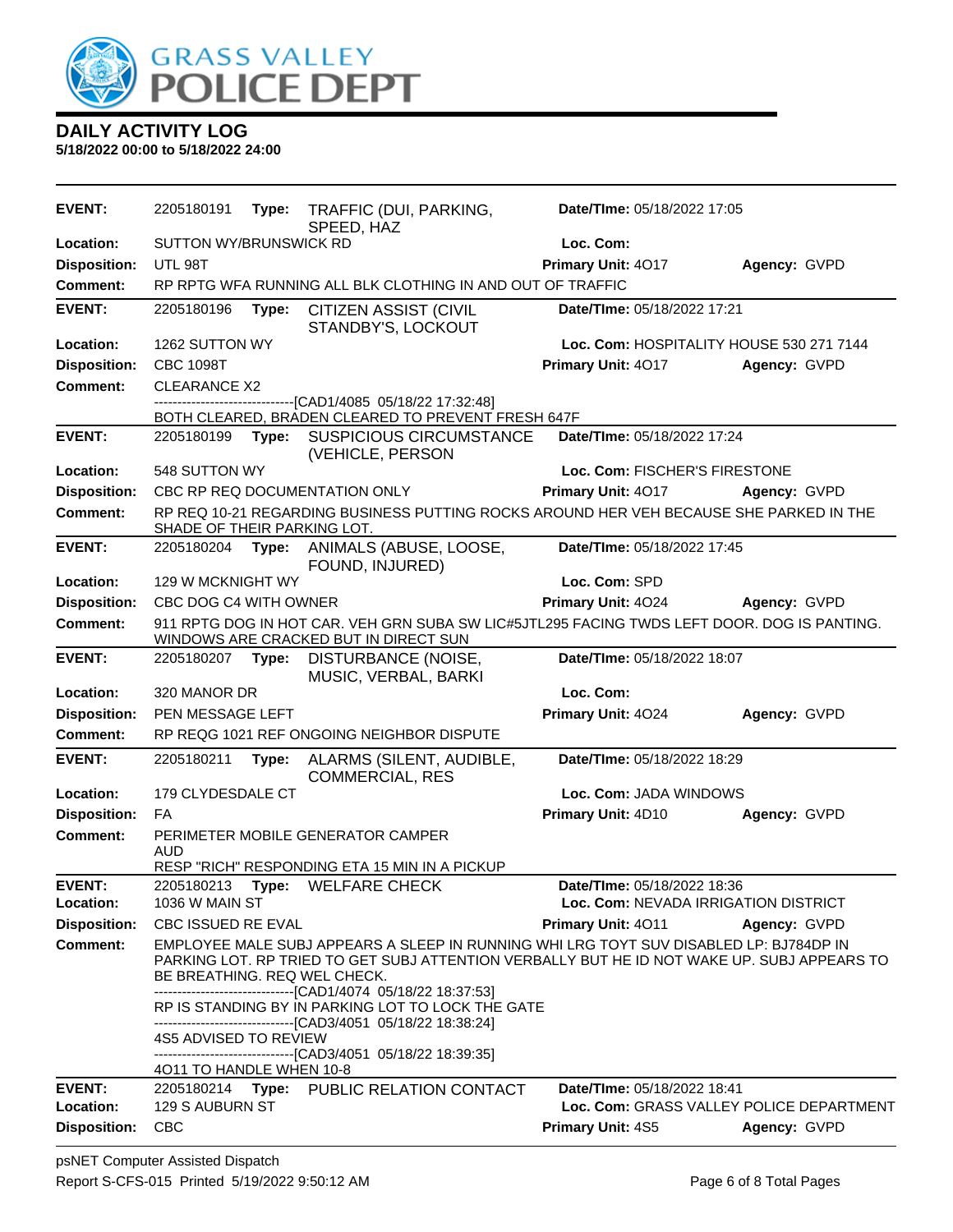

| <b>Comment:</b>     | RP OUTSIDE GVPD REQ TO SPEAK WITH 4S5 REF VEH RELEASE SHE FAXED TO PD |       |                                                                                                                                                                                                                                                                         |                                    |              |
|---------------------|-----------------------------------------------------------------------|-------|-------------------------------------------------------------------------------------------------------------------------------------------------------------------------------------------------------------------------------------------------------------------------|------------------------------------|--------------|
| <b>EVENT:</b>       | 2205180221                                                            |       | Type: GV PUBLIC WORKS - WATER<br><b>ISSUE</b>                                                                                                                                                                                                                           | <b>Date/Time: 05/18/2022 19:42</b> |              |
| Location:           | 1029 SUTTON WY                                                        |       |                                                                                                                                                                                                                                                                         | Loc. Com: NAIL SALON               |              |
| <b>Disposition:</b> | <b>HBD</b>                                                            |       |                                                                                                                                                                                                                                                                         | <b>Primary Unit:</b>               | Agency: GVPD |
| <b>Comment:</b>     | OWNERS WITH NO LUCK                                                   |       | RP RPT'G WATER LEAKING INTO HIS BSN FROM THE LISTED ADDRESS, RP HAS ATTEMPTED TO CTC THE                                                                                                                                                                                |                                    |              |
|                     | 10-39 RESPONSIBLE ENRT<br>***** EVENT CLOSED BY CAD3                  |       | -------------------------------[CAD3/4056 05/18/22 19:49:33]                                                                                                                                                                                                            |                                    |              |
| <b>EVENT:</b>       |                                                                       |       | 2205180224 Type: WELFARE CHECK                                                                                                                                                                                                                                          | Date/TIme: 05/18/2022 19:56        |              |
| Location:           | 304 SUTTON WY                                                         |       |                                                                                                                                                                                                                                                                         | Loc. Com:                          |              |
| <b>Disposition:</b> | UTL                                                                   |       |                                                                                                                                                                                                                                                                         | Primary Unit: 4011                 | Agency: GVPD |
| <b>Comment:</b>     |                                                                       |       | RP RPTG HE MOVED ALONG A TRANSIENT XRAY. RP REQ WEL CHECK ON XRAY. WFA APPROX 507 LSW<br>BRO HOODIE, JEANS CARRYING A GRN BLANKET WALKING TWD BRUNSWICK PLAZA.                                                                                                          |                                    |              |
| <b>EVENT:</b>       | 2205180233                                                            |       | Type: SUSPICIOUS CIRCUMSTANCE<br>(VEHICLE, PERSON                                                                                                                                                                                                                       | Date/TIme: 05/18/2022 20:32        |              |
| Location:           | 210 SUTTON WY #123                                                    |       |                                                                                                                                                                                                                                                                         | Loc. Com:                          |              |
| <b>Disposition:</b> | <b>CBC</b>                                                            |       |                                                                                                                                                                                                                                                                         | Primary Unit: 4011                 | Agency: GVPD |
| Comment:            | 5-6 MINS.                                                             |       | RP RPTG HER HUSBAND RAN AFTER SOMEONE WHO WAS POUNDING ON THEIR DOOR. RP ADV HE RAN<br>OUT OF HIS SHOES. RP IS UNABLE TO GO DO AN AREA CHECK FOR HIM. RP ADV HER HUSBAND HAS<br>SEIZURES. RP CONCERNED FOR HIS WELFARE. POSS TWD THE BACK OF THE OCMPLEX. BEEN GONE FOR |                                    |              |
|                     |                                                                       |       | WMA LSW JEAN JACKET, GREY SHIRT, JEANS, NO SHOES                                                                                                                                                                                                                        |                                    |              |
| <b>EVENT:</b>       | 2205180243                                                            |       | Type: PROBATION SEARCHES -<br>PROBATION DEPT ONLY                                                                                                                                                                                                                       | Date/TIme: 05/18/2022 21:18        |              |
| Location:           | 905 WE MAIN ST                                                        |       |                                                                                                                                                                                                                                                                         | Loc. Com:                          |              |
| <b>Disposition:</b> | CBC 2 CITES                                                           |       |                                                                                                                                                                                                                                                                         | Primary Unit: 4D10                 | Agency: GVPD |
| <b>Case No:</b>     | G2201225                                                              |       |                                                                                                                                                                                                                                                                         |                                    |              |
| Comment:            | PROBATION SEARCH                                                      |       |                                                                                                                                                                                                                                                                         |                                    |              |
|                     |                                                                       |       | -------------------------------[CAD3/4056_05/18/22 21:20:13]<br>EVENT LOCATION CHANGED FROM 905 W MAIN<br>-------------------------------[CAD3/4056_05/18/22 21:35:13]                                                                                                  |                                    |              |
| <b>EVENT:</b>       |                                                                       |       | ISSUED CASE# G2201225 FOR AGENCY GVPD by UNIT 4D10<br>2205180250 Type: VEH CITES, VIN, TOWS, DUI                                                                                                                                                                        | Date/TIme: 05/18/2022 21:56        |              |
| Location:           | ROBINSONS PARKING LOT                                                 |       |                                                                                                                                                                                                                                                                         | Loc. Com:                          |              |
| <b>Disposition:</b> | <b>CBC</b>                                                            |       |                                                                                                                                                                                                                                                                         | Primary Unit: 4011                 | Agency: GVPD |
| <b>Comment:</b>     | OW VEH NEG 28                                                         |       |                                                                                                                                                                                                                                                                         |                                    |              |
| <b>EVENT:</b>       | 2205180251                                                            | Type: | <b>FOLLOWUP</b>                                                                                                                                                                                                                                                         | Date/TIme: 05/18/2022 22:02        |              |
| Location:           | 320 MANOR DR                                                          |       |                                                                                                                                                                                                                                                                         | Loc. Com:                          |              |
| <b>Disposition:</b> | CBC HANDLED BY 4011                                                   |       |                                                                                                                                                                                                                                                                         | <b>Primary Unit:</b>               | Agency: GVPD |
| <b>Comment:</b>     |                                                                       |       | RP REQ 10-21 REF EVENT 2205180207 "RP REQG 1021 REF ONGOING NEIGHBOR DISPUTE"<br>***** EVENT CLOSED BY CAD3 WITH COMMENT-HANDLED BY 4011                                                                                                                                |                                    |              |
| <b>EVENT:</b>       | 2205180252 Type:                                                      |       | <b>SUBJECT STOP</b>                                                                                                                                                                                                                                                     | Date/TIme: 05/18/2022 22:13        |              |
| Location:           | 867 SUTTON WY                                                         |       |                                                                                                                                                                                                                                                                         | Loc. Com: SAFEWAY                  |              |
| <b>Disposition:</b> | ARA                                                                   |       |                                                                                                                                                                                                                                                                         | Primary Unit: 4011                 | Agency: GVPD |
| <b>Case No:</b>     | G2201226                                                              |       |                                                                                                                                                                                                                                                                         |                                    |              |